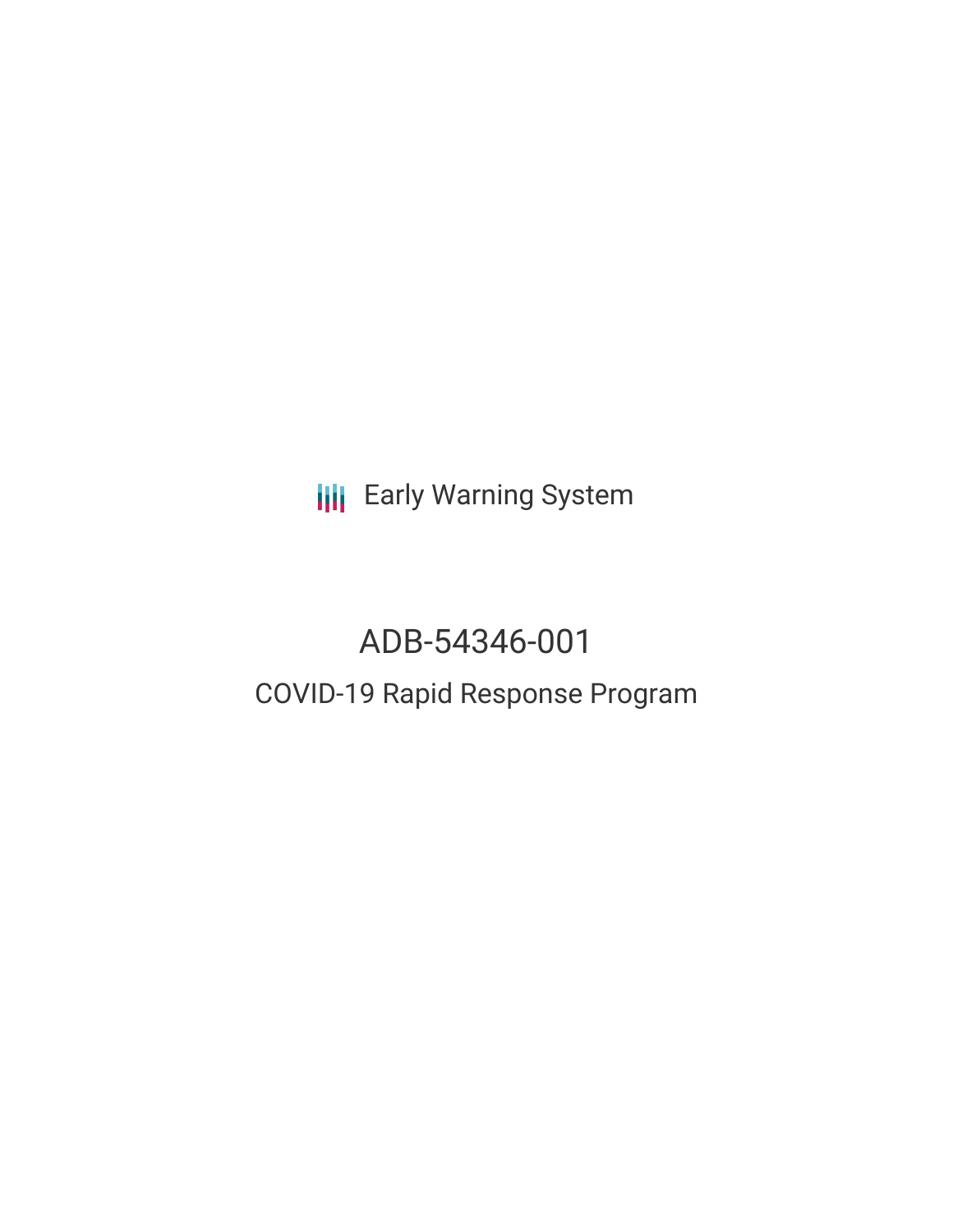

## **Quick Facts**

| <b>Countries</b>               | Papua New Guinea             |
|--------------------------------|------------------------------|
| <b>Financial Institutions</b>  | Asian Development Bank (ADB) |
| <b>Status</b>                  | Approved                     |
| <b>Bank Risk Rating</b>        | C                            |
| <b>Voting Date</b>             | 2020-11-24                   |
| <b>Sectors</b>                 | <b>Education and Health</b>  |
| <b>Investment Type(s)</b>      | Loan                         |
| <b>Investment Amount (USD)</b> | \$250.00 million             |
| <b>Loan Amount (USD)</b>       | \$250.00 million             |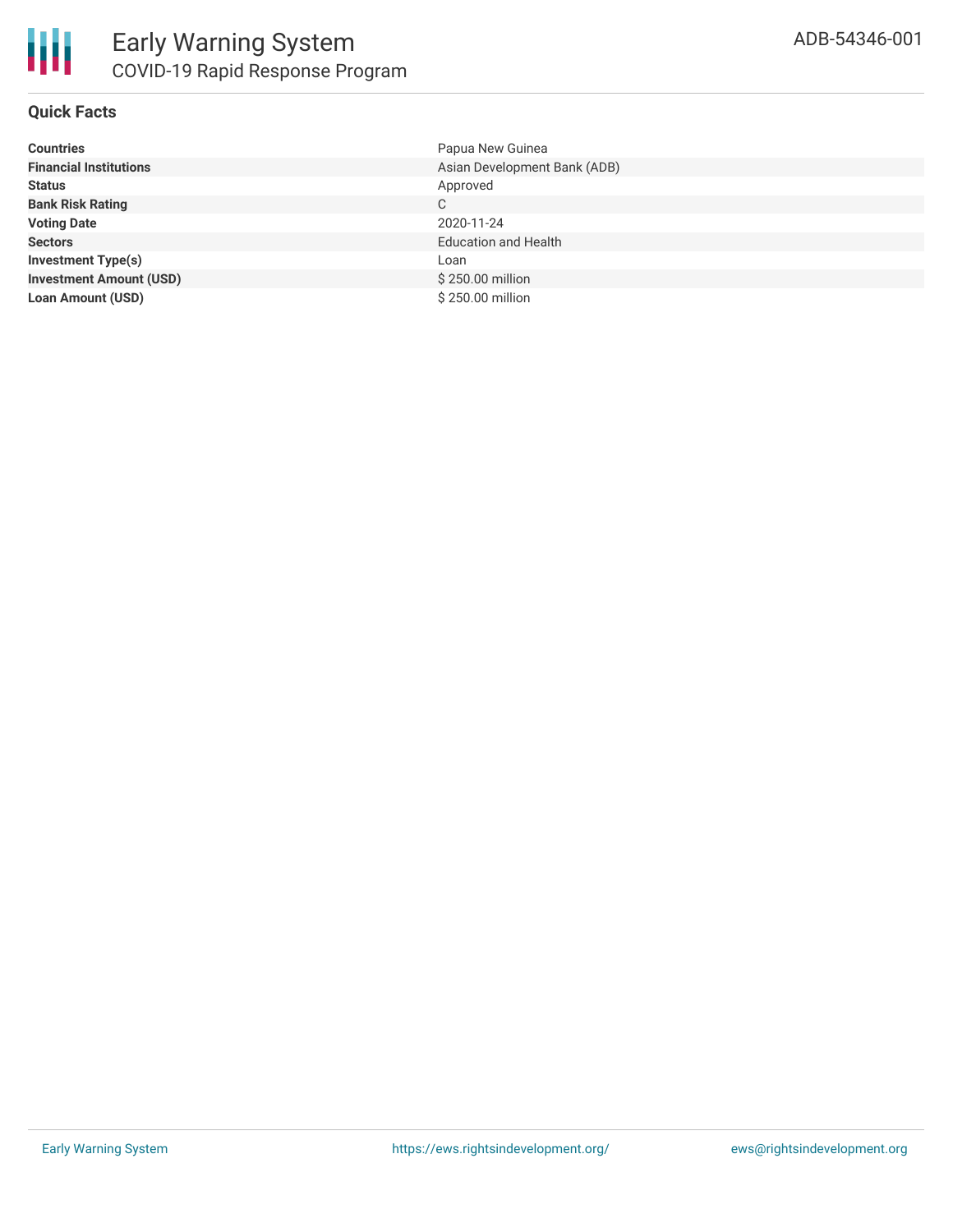

## **Project Description**

According to the ADB website, the project will have the following outputs:

- COVID-19 health response measures implemented;
- Measures to protect and provide social assistance and food security to vulnerable groups enhanced; and
- MSMEs safeguarded from the economic downturn.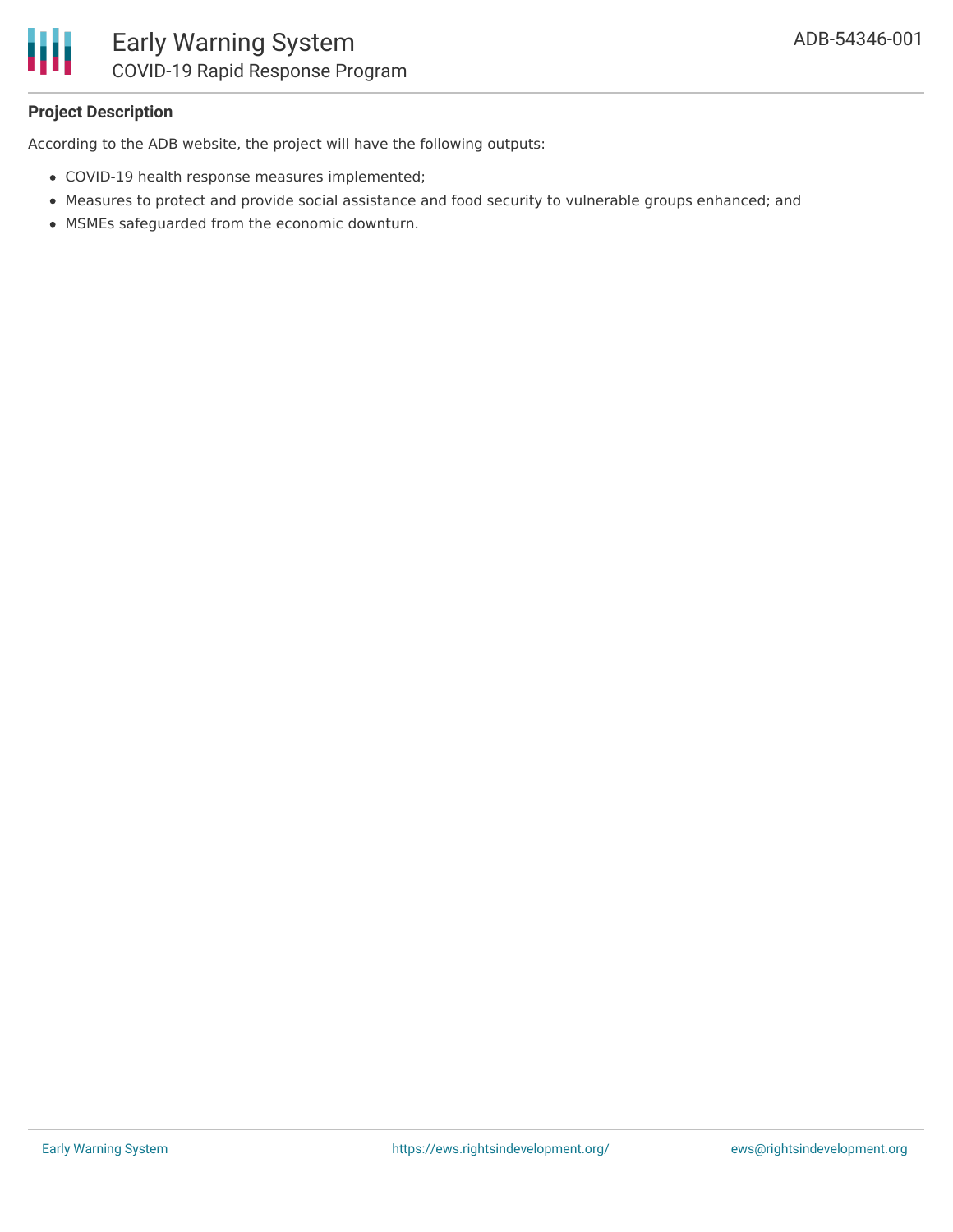## **Investment Description**

Asian Development Bank (ADB)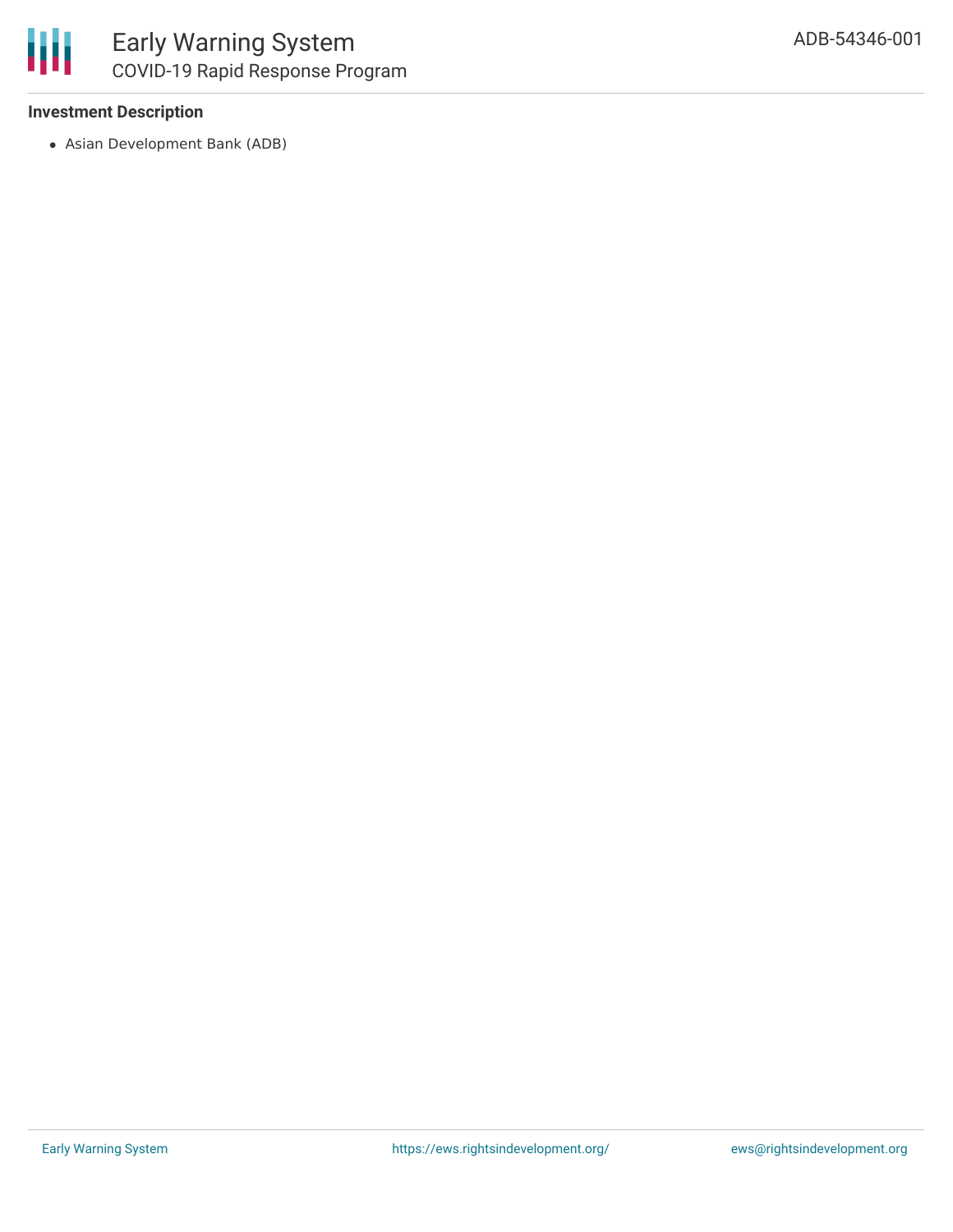## **Contact Information**

### ADB

Faber, Edward (Pacific Department, Papua New Guinea Resident Mission)

Project contacts not available at the time of disclosure.

### EXECUTING AGENICES

Department of Treasury 6/F The Treasury Building, Lamana Road P.O Box 542, Waigani Drive, NCD Papua New Guinea

#### ACCESS TO INFORMATION

You can submit an information request for project information at: https://www.adb.org/forms/request-information-form

ADB has a two-stage appeals process for requesters who believe that ADB has denied their request for information in violation of its Access to Information Policy. You can learn more about filing an appeal at: https://www.adb.org/site/disclosure/appeals

#### ACCOUNTABILITY MECHANISM OF ADB

The Accountability Mechanism is an independent complaint mechanism and fact-finding body for people who believe they are likely to be, or have been, adversely affected by an Asian Development Bank-financed project. If you submit a complaint to the Accountability Mechanism, they may investigate to assess whether the Asian Development Bank is following its own policies and procedures for preventing harm to people or the environment. You can learn more about the Accountability Mechanism and how to file a complaint at: http://www.adb.org/site/accountability-mechanism/main.